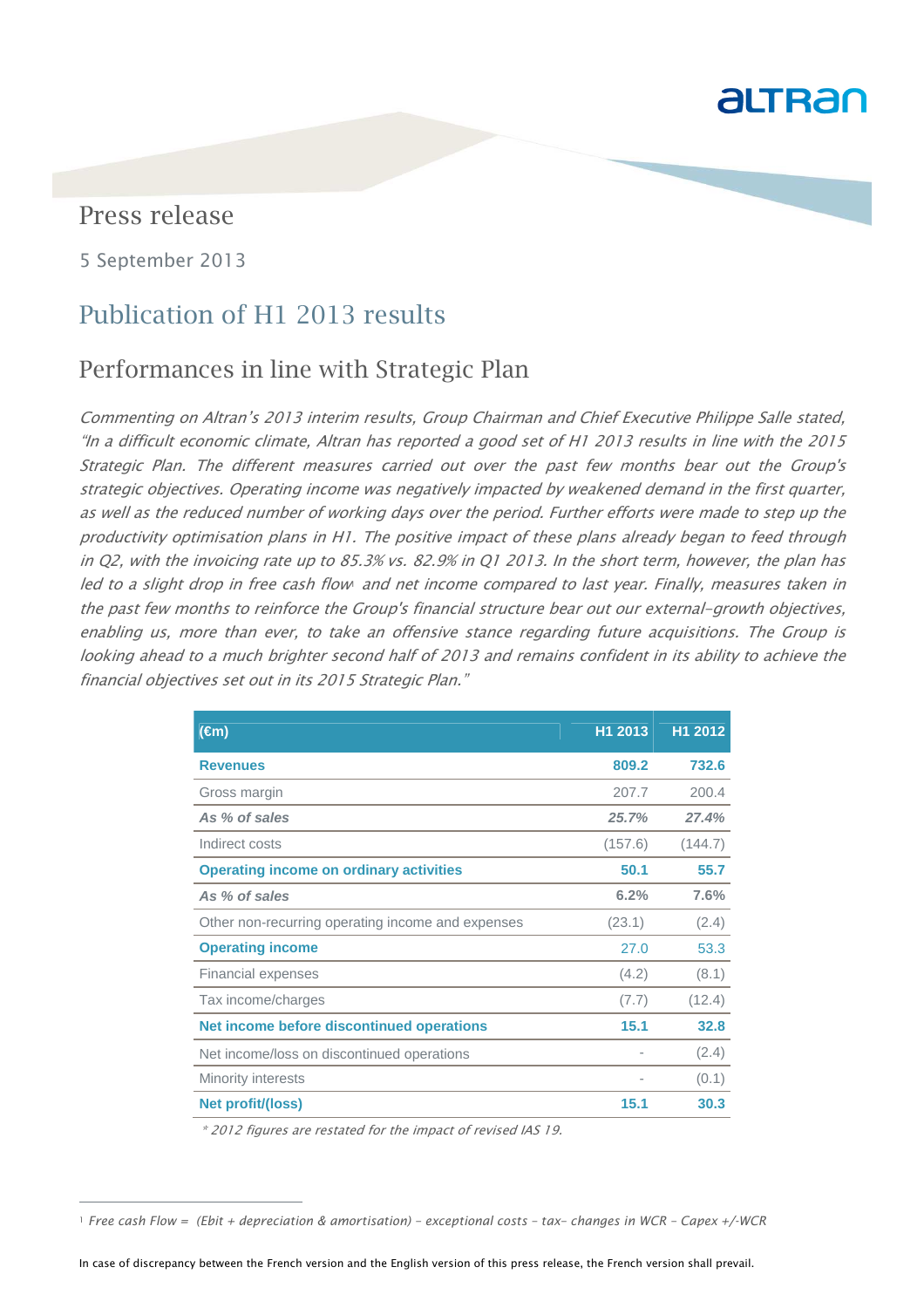### Results



*Altran reported H1 2013* **revenues** *of €809.2m, up more than 10% on H1 2012 levels (€732.6m). Excluding changes to the scope of consolidation (February 2013 acquisition of IndustrieHansa in Germany), consolidated organic growth came out at 1.1% over the period, with a sharp increase in Q2 (+3.2%). Organic growth in the first half was mainly driven by operations outside France (+5.6%).* 

*The H1 2013 consolidated* **gross margin***, at €208m (equivalent to 25.7% of sales) - vs. €200m (27.4% of sales) a year earlier - was impacted by a lower number of working days (1.7 fewer than in H1 2012). On a constant working-day basis, year-on-year gross margin rates would have been practically stable.* 

*Thanks to tight management,* **indirect costs** *came out at €157.6m, and, as expected, continued to narrow in line with revenue trends (19.5% vs. 19.8% in H1 2012).* 

**Operating income from ordinary activities** *came out at €50.1m, equivalent to 6.2% of H1 2013 sales, vs. 7.6 % in H1 2012. On a constant working-day basis, year-on-year margins would have remained stable.* 

**Non-recurring expenses** *over the period amounted to €23.1m, vs. €2.4m in H1 2012. The sharp increase is due to the productivity optimisation measures undertaken in several of the Group's regional markets (€15.6m) and the costs associated with the acquisition of IndustrieHansa, as well as provisions for litigation.* 

*The productivity optimisation plan began to bear fruit in the 2nd quarter with an improvement in the invoicing rate to 85.3 % vs. 82.9% in Q1 2013 and 84.8% in Q2 2012.* 

*Thanks particularly to the early OCEANE-bond conversion in April 2013,* **financial expenses** *narrowed to -€4.2m in H1 2013 from -€8.1m at end-June 2012.* 

**Net income** *came out at €15.1m over the period vs. €30.3m in 2012.* 

### **Cash and debt**

*Revenue growth of over 14% in Q2 2013, coupled with the consolidation of IndustrieHansa made for a €43m increase in Group WCR in the first half, despite a more than three-day improvement in DSO levels (89.1 days over the period vs. 92.7 at end-June 2012).* 

*Given the high level of non-recurring charges paid out in the first half (€15m) and the abovementioned increase in WCR, the Group generated negative free cash flow(1) of €25m over the first six months.* 

*Consolidated net debt rose from €169m at end-December 2012 to €201m at end-June 2013 in line with the above-mentioned trends in H1 free cash flow (1) trends.*